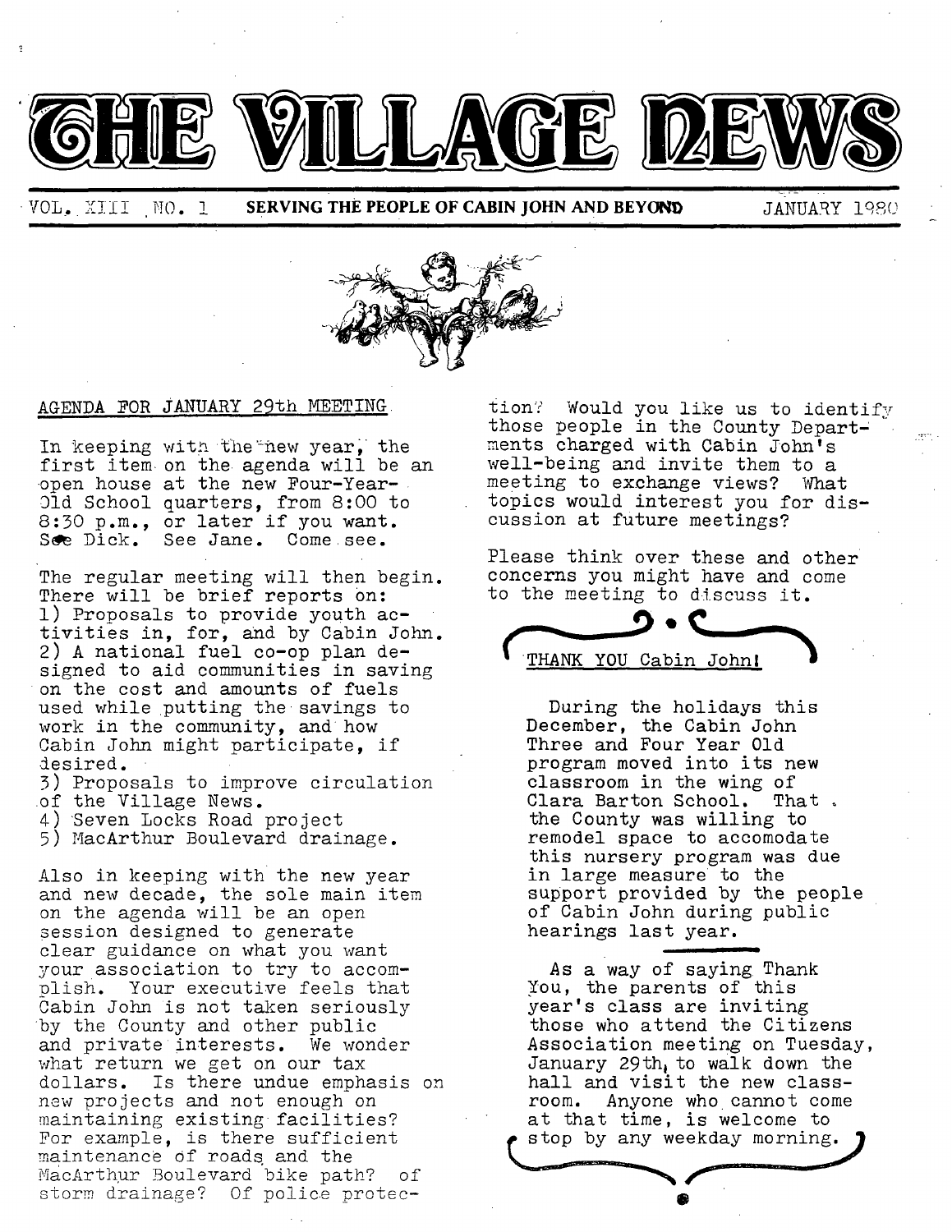

 $Is$  ON!!!!!

The Cabin John Three and Four Year 01d School is once again putting on its famous spring FESTIVAL AND RUMMAGE. SALE. For the past six years, Cabin Johners -- and their neighbors -- have donated the extra items in their lives to this fundraising event ... and then have come (in huge numbers) to buy each others' "treasures."

Would you like to have tidy closets, neater garages and empty attics? We are ready NOW to pick up your contributions to the sale scheduled for Saturday, May 3rd at Clara Barton School. We take everything (except large appliances) : clothes, toys, books, furniture, arts and crafts, antiques, etc.

Call NOW for pick up:

Katy Glakas 229-6253 Cathie Nelsen 229-5282 Cladys Richter 229-8415

ببيهديتبرع

 $\mathbb{R}^{\mathbb{Z}}$  .

### COFFEE HOUSE TO BEGIN FOR TEENS

llin linguaggi et la plus sono i ser la constantia del constantia del constantia del constantia del const

The Riverside Assembly of God will be hosting a Coffee House Ministry for young people beginning February 16, 1980. Singer Linda Weimer, well knovm in the D.C. Metropolitan Area will be featured. All community teenagers are invited to come. The Coffee House meetings will feature music, ping pong, food, games, rap sessions, skits, plays and fun. The hours are 7:30 p.m. until  $10:00$  p.m. on the first and third Saturdays of every month.

For more information, call Steve MacGregor, Youth Pastor at 229-5054.

#### ANOTHER NEWSPAPER DRIVE

The Library Committee of St. Andrew's Episcopal School wishes to thank the residents of Cabin John for helping to make their December newspaper drive such a success. The Committee will be sponsoring another newspaper drive on Thrusday, January 31, and Friday and Saturday, February 1 and 2.

Anyone wishing to contribute newspapers -- please, no magazines, telephone books, or paperback books -- is asked to bring them on the above three days to the Cabin John post office parking lot, where a large tractor-trailer will be parked to receive them. For further information or to arrange for a special pick-up, please call the school office, 229-2700. Many thanks! (Ed.note: word has it that if this drive is nearly as successful as the previous one, the drive will be held on a regular basis, giving Cabin Johners a convenient way to dispose of all the newspapers the County trash men seem to overlook on those Saturdays when they should be picked up!)

2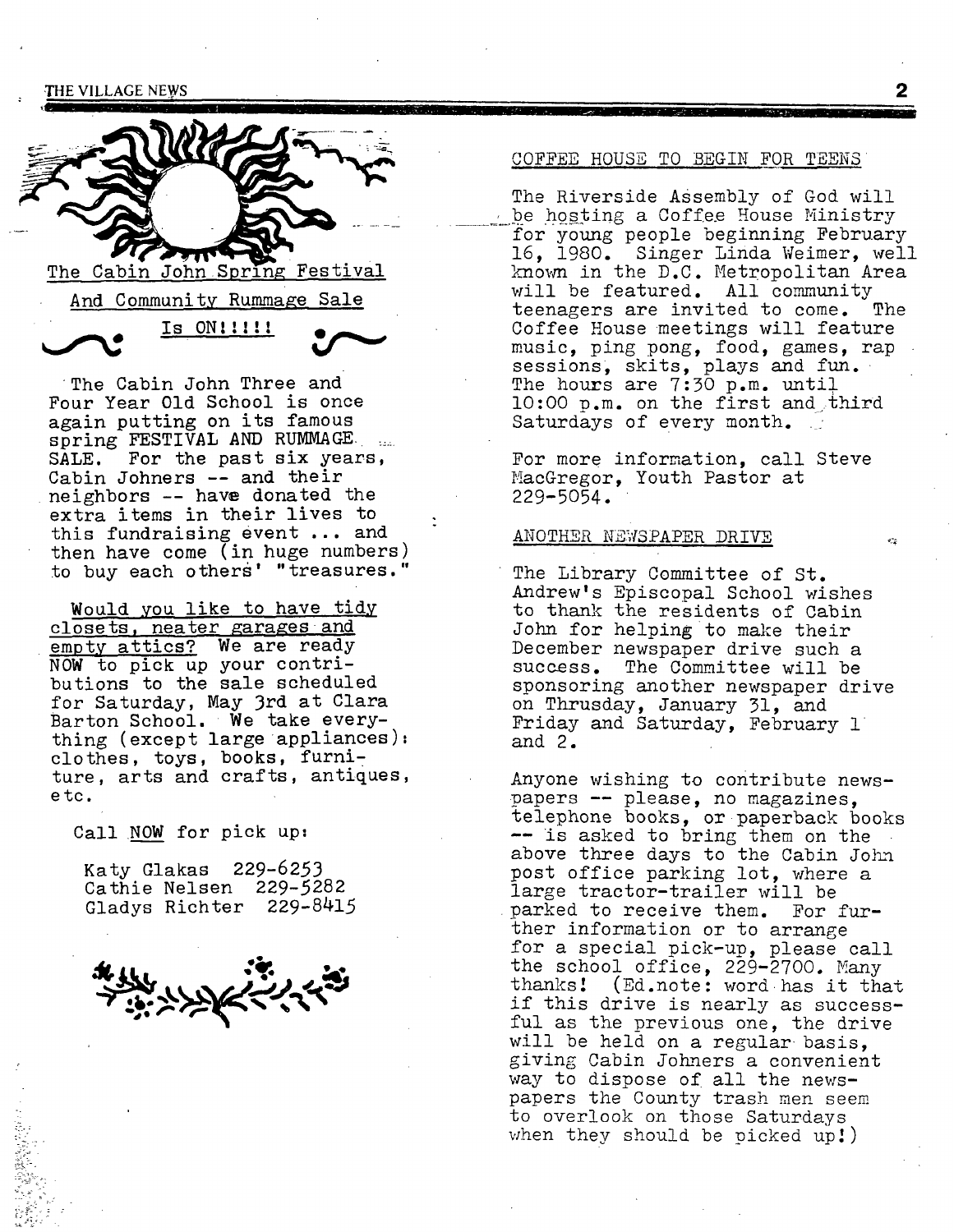, THE VILLAGE NEWS  $\bar{\bm{x}}$ 

" ,'7



HOLIDAY PARTY A SUCCESS' by Stephanie Becker

Cabin John's annual Holiday Party was annual once again thanks to the enthusiastic efforts of many wonderful people. Annette Davis and her Four Year Old Class met instant stardom. Reed Martin's banjo playing captivated us all and Barbara Martin, accompanied by Vera Dolezal, raised our spirits with Christmas music.

Many thanks to the Winslow family for providing the sound system, to the Vogts for a beautiful tree, to Mary vanEmmerik for the festive decorations, and to Betsy Cheney for organizing the refreshments. Thanks too go to Tony for bringing the cider and to Cathy Nelson, Linda Wichman, Pat Duff and Marion Purtell for all their help. Diane Lee was Santa's helper, but Santa's origins remain a secret still.

Alan vanEmmerik deserves a special thanks for leading the ceremonies and the clean up, in spite of an aching back.

(Ed. note: Very special thanks from the community to a very special person, Stephanie Becker, for being the major inspiration and organizer of this community gathering. It would not have been the same without her around to mobilize us. We're sorry to report that we will be losing this community resource soon, because Stephanie and her family will be leaving soon for Alaska.)



J | -"

School Fundraising Committee Is Off And Running!

Mark May 3rd on your calendar! That's the date of this year's fundraiser/carnival, which (of course) will be better than ever! We will continue our Cabin John tradition of a GIANT RUMMAGE SALE. We'll have an expanded SILENT AUCTION, FOOD and a BAKE SALE. We also hope to have plenty of GAMES AND AMUSEMENTS for the children.

Much of the fun at this event has always been had by those who get involved in making it happen. Please call anyone on the committee and let us know what you can do to help:

Chairman: Joel Fischman 229-7983 Vicechairpersons: Ron Morgan 320-3269 Stephanie Stouffer 4696276 Publicity: Cappie Morgan 3203269 Rummage: Katy Glakas 229-6253 Silent Auction: 229-7983 **Food:** Mary Donaldson 299-9043 Bake Sale: Carol Comlish 229-4160 II **<sup>I</sup>** RESIDENTIAL SALES **INVESTMENT PROPERTIES** JI  $\bf R$ REALTOR ® SHOWCASE HOMES, **INC.**  10215 FERNWOOD ROAD, SUrTE 100. BETHIESDA, MD 20034 **LOAN NELSON HOOK OFFICE, 530-9373**<br>Alle<u> Associate Residence: 229-650</u> **RESIDENCE: 229-6506**